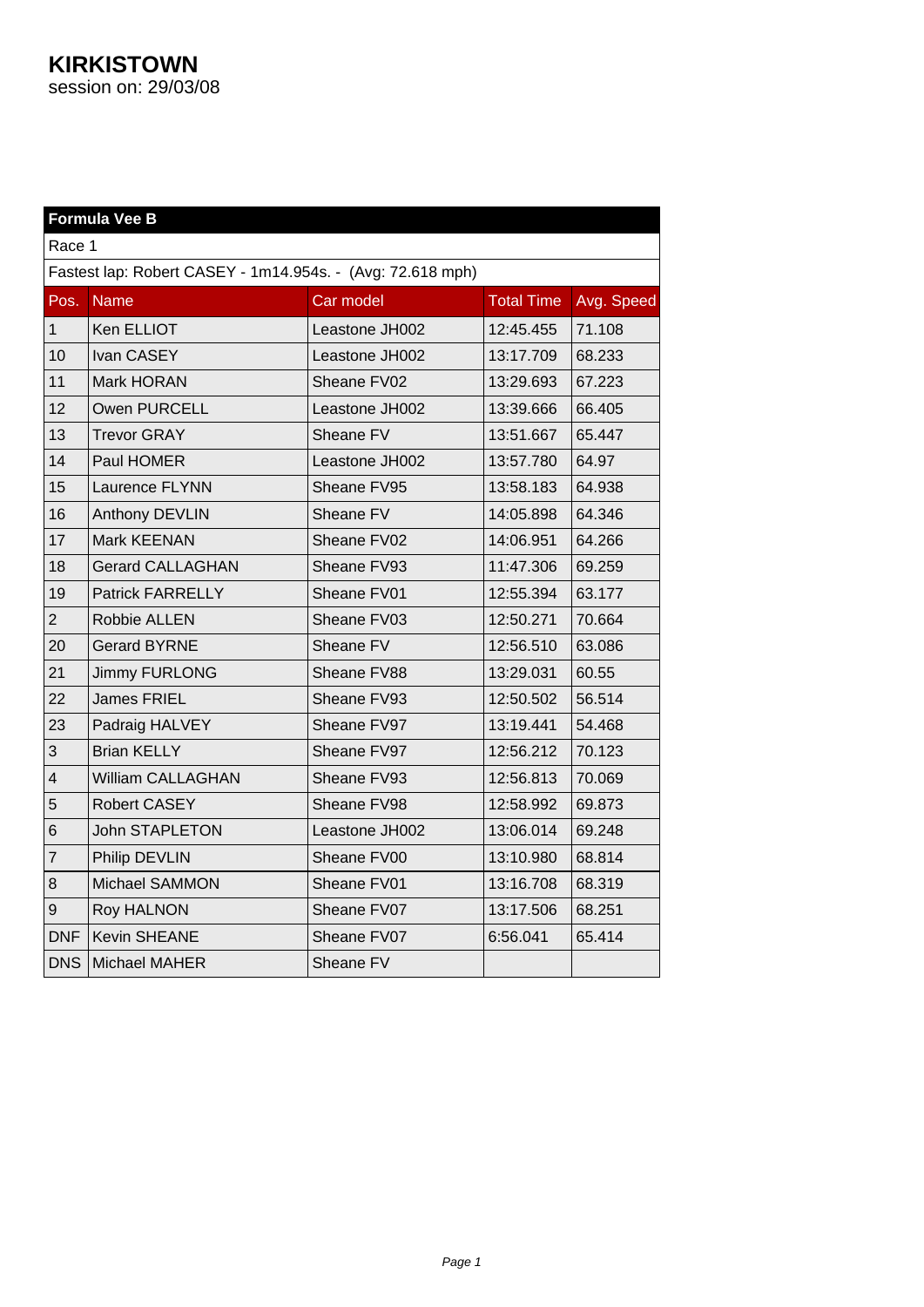|                | Irish Formula Ford 1600                                    |                     |                   |            |  |
|----------------|------------------------------------------------------------|---------------------|-------------------|------------|--|
|                | Race 2 - Restart                                           |                     |                   |            |  |
|                | Fastest lap: Neville SMYTH - 1m4.848s. - (Avg: 83.935 mph) |                     |                   |            |  |
| Pos.           | <b>Name</b>                                                | Car model           | <b>Total Time</b> | Avg. Speed |  |
| $\mathbf{1}$   | <b>Derek CUNNEELY</b>                                      | Swift SC92          | 5:34.433          | 81.377     |  |
| 10             | Kevin O'HARA                                               | Vector MG94         | 5:53.554          | 76.976     |  |
| 11             | Ronan CAMPBELL                                             | Van Diemen RF90     | 6:14.215          | 72.726     |  |
| 12             | John FERGUSON                                              | <b>Reynard FF89</b> | 3:28.528          | 78.306     |  |
| $\overline{2}$ | <b>William HERRON</b>                                      | Ray GR08            | 5:35.105          | 81.214     |  |
| 3              | Peter BARRABLE                                             | Ray GR07            | 5:36.289          | 80.928     |  |
| $\overline{4}$ | <b>Patrick MCKENNA</b>                                     | Swift SC95          | 5:38.093          | 80.496     |  |
| 5              | Raymond LUSTY                                              | Van Dieman RF92     | 5:41.342          | 79.73      |  |
| 6              | <b>Neville SMYTH</b>                                       | Ray GR05            | 5:41.832          | 79.615     |  |
| $\overline{7}$ | <b>Adrian POLLOCK</b>                                      | Van Dieman RF92     | 5:42.447          | 79.472     |  |
| 8              | <b>Noel CAREY</b>                                          | Mygale SJ08         | 5:45.938          | 78.67      |  |
| 9              | Paul DAGG                                                  | <b>Reynard FF87</b> | 5:48.392          | 78.116     |  |
| <b>DNF</b>     | Stephen DALY                                               | Van Dieman RF83     | 4.821             |            |  |
| <b>DNF</b>     | Sean DUFFY                                                 | Swift SC92          | 3.802             |            |  |
| <b>DNS</b>     | <b>Robert BARRABLE</b>                                     | Swift SC92          |                   |            |  |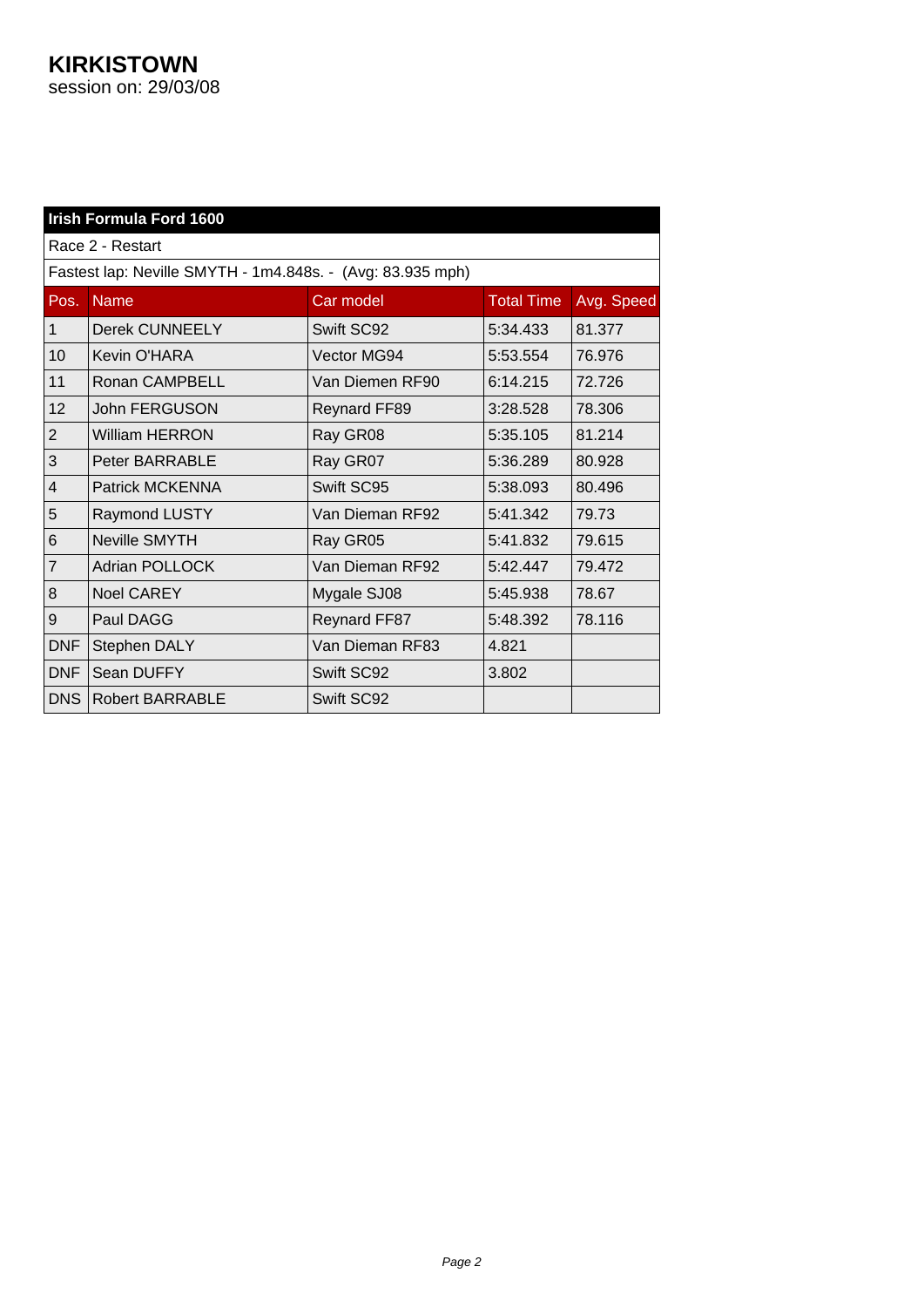|                | <b>Roadsports Libre Saloons</b>                               |                      |                   |            |  |
|----------------|---------------------------------------------------------------|----------------------|-------------------|------------|--|
| Race 3         |                                                               |                      |                   |            |  |
|                | Fastest lap: Stephen DONNELLY - 1m7.402s. - (Avg: 80.755 mph) |                      |                   |            |  |
| Pos.           | <b>Name</b>                                                   | Car model            | <b>Total Time</b> | Avg. Speed |  |
| $\mathbf{1}$   | Stephen DONNELLY                                              | 2.0 Locost Honda     | 12:24.005         | 73.158     |  |
| 10             | lan TREVOR                                                    | 2.0 Westfield GM     | 12:50.789         | 63.555     |  |
| $\overline{2}$ | Colin REID                                                    | 1.0 Locost Honda     | 13:14.548         | 68.505     |  |
| 3              | <b>Paul SHERIDAN</b>                                          | 2.0 Renault Clio     | 13:20.609         | 67.986     |  |
| $\overline{4}$ | <b>Graham MOORE</b>                                           | 1.0 Westfield honda  | 13:23.572         | 67.735     |  |
| 5              | <b>Brian McGOLDRICK</b>                                       | 1.0 Locost Honda     | 13:23.718         | 67.723     |  |
| 6              | <b>Adrian SMYTHE</b>                                          | 1.3 T5 Mission       | 13:36.154         | 66.691     |  |
| $\overline{7}$ | John BENSON                                                   | 2.0 Sylva Fury       | 12:23.072         | 65.925     |  |
| 8              | Stephen MORRIS                                                | 2.0 Spyder GM        | 12:40.076         | 64.45      |  |
| 9              | Andy PARKINSON                                                | 1.0 MK Indy Honda    | 12:42.045         | 64.284     |  |
| DNF            | <b>Garry BYRNE</b>                                            | 5.7 Merc-Chev        | 6:56.451          | 65.35      |  |
| <b>DNF</b>     | <b>Greer WRAY</b>                                             | 2.5 Vauxhall Vectra  | 9:14.469          | 68.716     |  |
| <b>DNS</b>     | Mark CRAWFORD                                                 | 1.0 Stryker Honda    |                   |            |  |
| <b>DNS</b>     | <b>Jim WILSON</b>                                             | 2.0T Sierra Cosworth |                   |            |  |
| DNS            | <b>Merrill CORBETT</b>                                        | 1.8 Mermik Rover     |                   |            |  |
| <b>DNS</b>     | Tony TRAUB                                                    | 1.6 Ford Fiesta      |                   |            |  |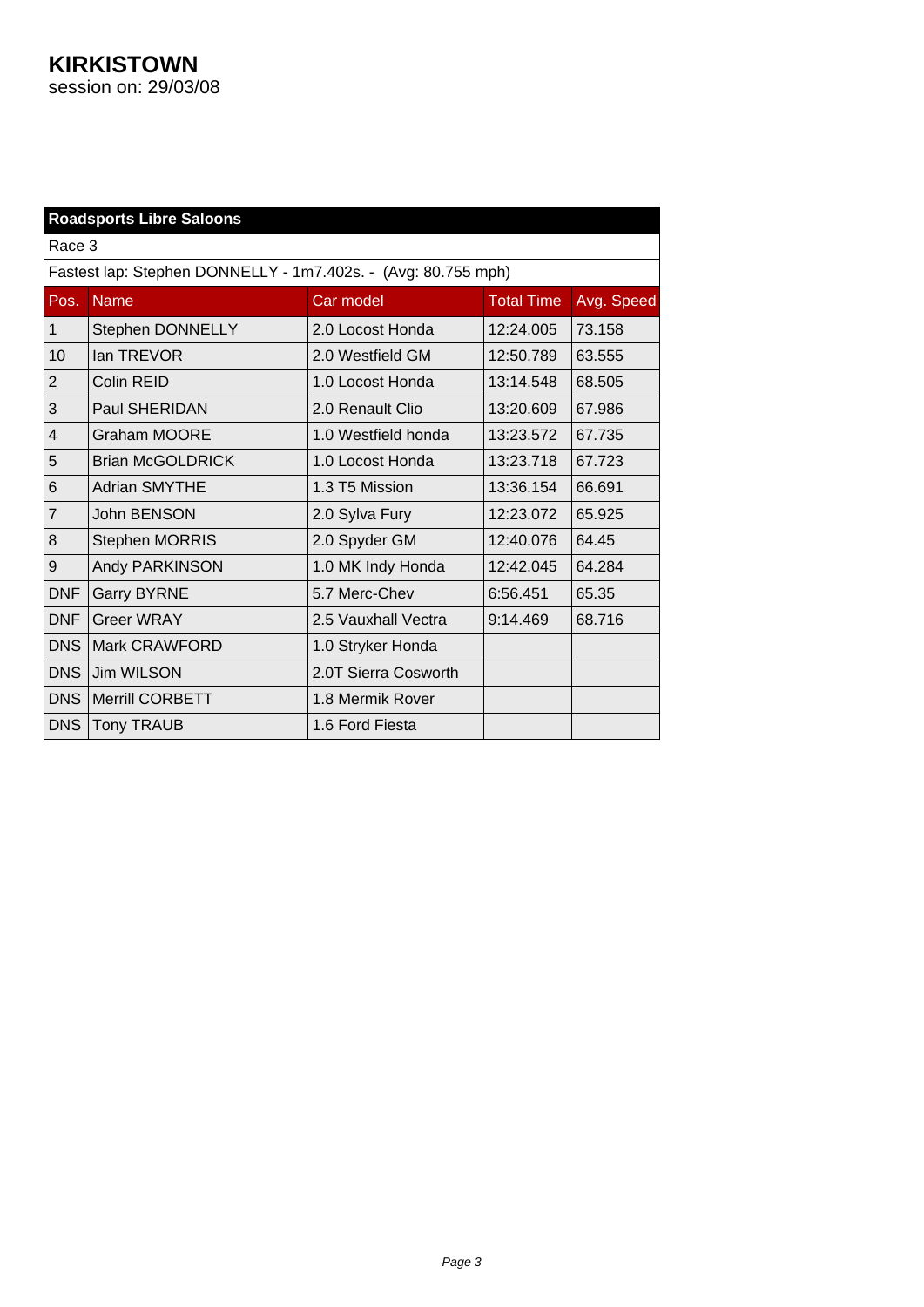|                | <b>Formula Sheane</b>                                       |                    |                   |            |  |
|----------------|-------------------------------------------------------------|--------------------|-------------------|------------|--|
| Race 4         |                                                             |                    |                   |            |  |
|                | Fastest lap: Michael BALFE - 1m11.806s. - (Avg: 75.802 mph) |                    |                   |            |  |
| Pos.           | <b>Name</b>                                                 | Car model          | <b>Total Time</b> | Avg. Speed |  |
| $\mathbf{1}$   | <b>Trevor DUFFY</b>                                         | 1.8 Sheane         | 5:01.003          | 72.332     |  |
| 10             | Daniel BYRNE                                                | 1.8 Sheane         | 5:39.828          | 64.068     |  |
| 11             | Michael RICE                                                | 1.8 Sheane         | 5:40.166          | 64.004     |  |
| 12             | John CASEY                                                  | 1.8 Formula Sheane | 5:48.059          | 62.553     |  |
| 13             | <b>Gary CORCORAN</b>                                        | 1.8 Formula Sheane | 5:49.194          | 62.35      |  |
| $\overline{2}$ | Michael BALFE                                               | 1.8 Sheane         | 5:02.508          | 71.972     |  |
| 3              | <b>Robbie PARKS</b>                                         | 1.8 Sheane         | 5:12.005          | 69.781     |  |
| 4              | David HALL                                                  | 1.8 Sheane         | 5:12.295          | 69.716     |  |
| 5              | Lee NEWSOME                                                 | 1.8 Sheane         | 5:15.413          | 69.027     |  |
| 6              | Adam CRAUGHAN                                               | 1.8 Sheane         | 5:15.515          | 69.005     |  |
| $\overline{7}$ | <b>Tristin QUINN</b>                                        | 1.8 Formula Sheane | 5:17.327          | 68.611     |  |
| 8              | <b>Christopher McCABE</b>                                   | 1.8 Sheane         | 5:20.311          | 67.972     |  |
| 9              | Aidan BYRNE                                                 | 1.8 Sheane         | 5:37.916          | 64.43      |  |
| <b>DNF</b>     | Dan MULLIGAN                                                | 1.8 Formula Sheane | 2.605             |            |  |
| <b>DNF</b>     | Anton SAVAGE                                                | 1.8 Sheane         | 3:58.126          | 68.573     |  |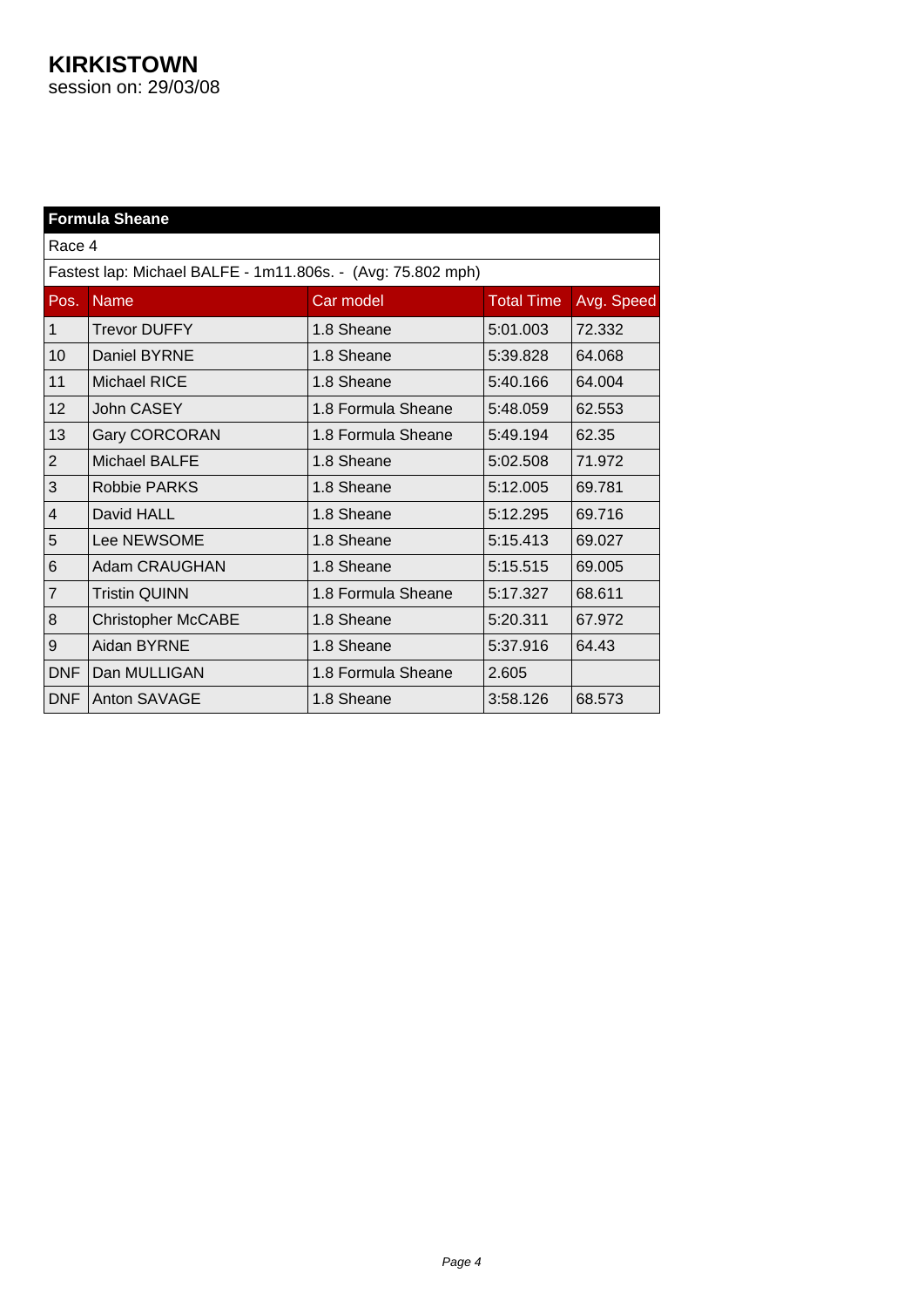|                | Pre 90 Formula Ford 1600                                    |                     |                   |            |  |
|----------------|-------------------------------------------------------------|---------------------|-------------------|------------|--|
| Race 5         |                                                             |                     |                   |            |  |
|                | Fastest lap: John FERGUSON - 1m10.386s. - (Avg: 77.331 mph) |                     |                   |            |  |
| Pos.           | <b>Name</b>                                                 | Car model           | <b>Total Time</b> | Avg. Speed |  |
| $\mathbf{1}$   | John FERGUSON                                               | <b>Reynard FF89</b> | 11:58.642         | 75.74      |  |
| 10             | <b>John STEWART</b>                                         | <b>Reynard FF84</b> | 12:53.869         | 70.335     |  |
| 11             | David BLACK                                                 | Crossle 32F         | 13:00.871         | 62.734     |  |
| $\overline{2}$ | Neville ANDERSON                                            | Mondiale M89S       | 12:03.487         | 75.233     |  |
| 3              | Jamesy HAGAN                                                | Crossle 32F         | 12:14.390         | 74.116     |  |
| $\overline{4}$ | <b>Jimmy DOUGAN</b>                                         | Mondiale M88S       | 12:16.740         | 73.88      |  |
| 5              | Ryan TEMPLETON                                              | Crossle 60F         | 12:30.453         | 72.53      |  |
| 6              | Ryan CAMPBELL                                               | <b>Reynard FF84</b> | 12:37.742         | 71.832     |  |
| $\overline{7}$ | Alan KELLY                                                  | <b>Reynard FF89</b> | 12:38.980         | 71.715     |  |
| 8              | <b>Gary THOMPSON</b>                                        | Reynard FF84        | 12:40.129         | 71.607     |  |
| 9              | Norman DIXON                                                | Crossle 32F         | 12:44.989         | 71.152     |  |
| <b>DNF</b>     | Jon FAIRLEY                                                 | Crossle 55F         | 11:53.283         | 68.678     |  |
| <b>DNF</b>     | <b>Henry CAMPBELL</b>                                       | <b>Reynard FF83</b> | 11:52.358         | 68.768     |  |
| <b>DNF</b>     | Stephen DALY                                                | Van Dieman RF83     | 3.859             |            |  |
| <b>DNF</b>     | <b>Brendan DUGGAN</b>                                       | Van Diemen RF84     | 3.215             |            |  |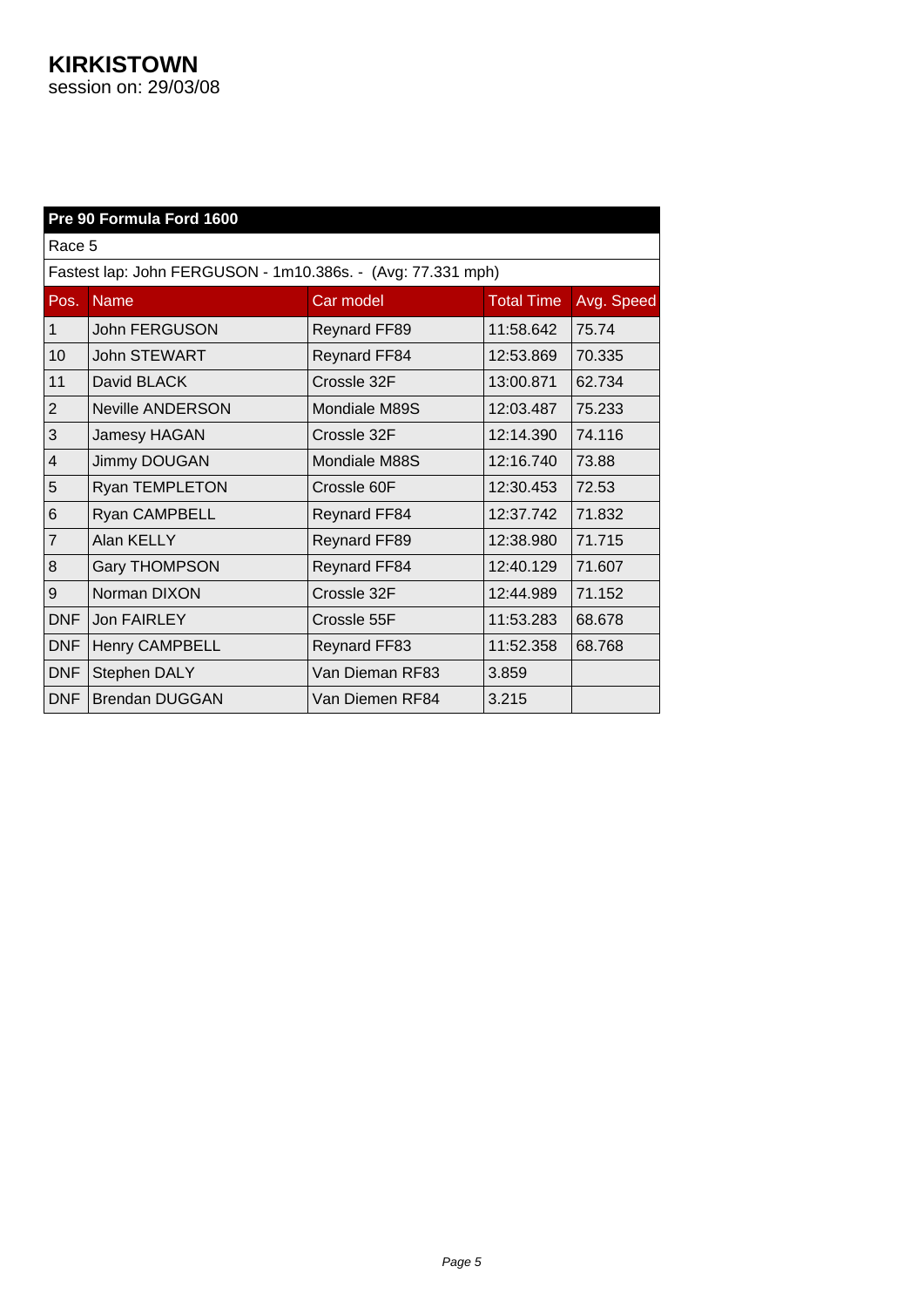| <b>Tracksports</b> |                                                           |                      |                   |            |
|--------------------|-----------------------------------------------------------|----------------------|-------------------|------------|
| Race 6             |                                                           |                      |                   |            |
|                    | Fastest lap: Jeff COLLIER - 1m2.536s. - (Avg: 87.038 mph) |                      |                   |            |
| Pos.               | <b>Name</b>                                               | Car model            | <b>Total Time</b> | Avg. Speed |
| 1                  | <b>Wayne DOUGLAS</b>                                      | 3.0 Juno Jaguar      | 10:12.067         | 88.928     |
| $\overline{2}$     | <b>Jeff COLLIER</b>                                       | 1.5 Radical SR3      | 10:38.593         | 85.235     |
| 3                  | Colin MILLAR                                              | 1.5 Radical PRO6     | 11:19.757         | 80.073     |
| $\overline{4}$     | Alan LAPPIN                                               | 1.5 Radical Prosport | 10:13.833         | 79.805     |
| 5                  | Eamon MATHESON                                            | 1.5t E5              | 10:15.168         | 79.632     |
| 6                  | Paul McCLUGHAN                                            | 3.0 JPI Jaguar       | 10:15.453         | 79.595     |
| $\overline{7}$     | Pat CASEY                                                 | 2.0 Nemesis GM       | 10:33.033         | 77.385     |
| <b>DNF</b>         | <b>Jim HUTCHINSON</b>                                     | 3.0 Jade 3 Nissan    | 4:38.781          | 78.097     |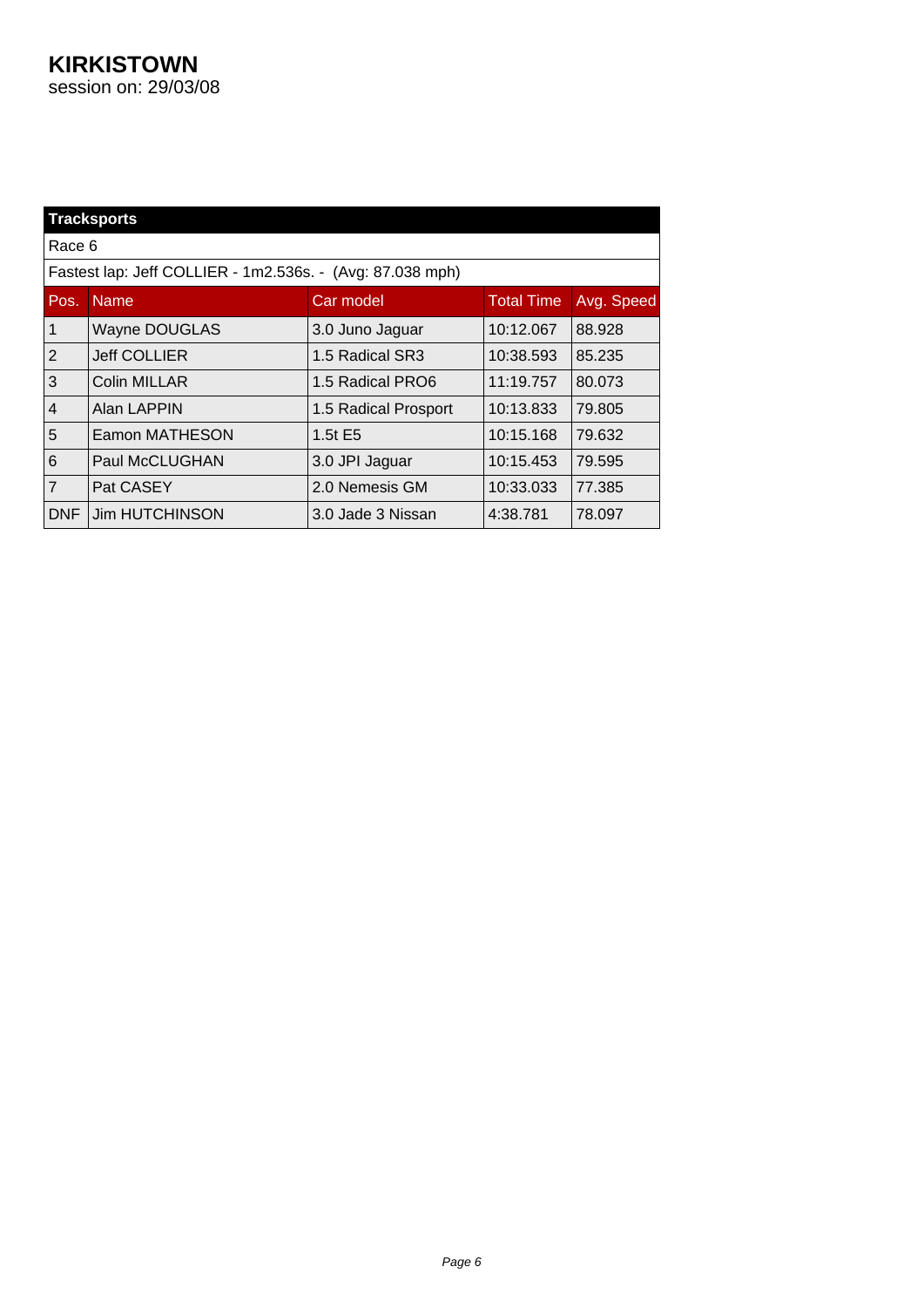| Formula Vee A           |                                                            |                |                   |            |  |
|-------------------------|------------------------------------------------------------|----------------|-------------------|------------|--|
|                         | Race 7                                                     |                |                   |            |  |
|                         | Fastest lap: Trevor DELANEY - 1m15.076s. - (Avg: 72.5 mph) |                |                   |            |  |
| Pos.                    | <b>Name</b>                                                | Car model      | <b>Total Time</b> | Avg. Speed |  |
| $\mathbf{1}$            | Paul SAMMIN                                                | Sheane FV01    | 11:29.002         | 71.099     |  |
| 10                      | <b>Michael SAMMON</b>                                      | Sheane FV01    | 12:20.461         | 66.158     |  |
| 11                      | Paul HOMER                                                 | Leastone JH002 | 12:28.165         | 65.476     |  |
| 12                      | <b>Gerard CALLAGHAN</b>                                    | Sheane FV93    | 12:34.003         | 64.969     |  |
| 13                      | Jimmy FURLONG                                              | Sheane FV88    | 12:34.279         | 64.946     |  |
| 14                      | Laurence FLYNN                                             | Sheane FV95    | 12:34.433         | 64.932     |  |
| 15                      | <b>Patrick FARRELLY</b>                                    | Sheane FV01    | 12:47.733         | 63.808     |  |
| 16                      | Mark KEENAN                                                | Sheane FV02    | 12:49.544         | 63.657     |  |
| 17                      | <b>Trevor GRAY</b>                                         | Sheane FV      | 11:43.458         | 61.9       |  |
| 18                      | Owen PURCELL                                               | Leastone JH002 | 11:57.027         | 60.729     |  |
| 19                      | <b>Gerard BYRNE</b>                                        | Sheane FV      | 12:11.223         | 59.55      |  |
| $\overline{2}$          | <b>Trevor DELANEY</b>                                      | Sheane FV99    | 11:39.430         | 70.039     |  |
| 20                      | <b>Kevin SHEANE</b>                                        | Sheane FV07    | 12:31.649         | 57.932     |  |
| 21                      | Padraig HALVEY                                             | Sheane FV97    | 14:31.966         | 49.938     |  |
| 3                       | Robbie ALLEN                                               | Sheane FV03    | 11:39.759         | 70.006     |  |
| $\overline{\mathbf{4}}$ | <b>Brian KELLY</b>                                         | Sheane FV97    | 11:45.590         | 69.427     |  |
| 5                       | Ken ELLIOT                                                 | Leastone JH002 | 11:47.133         | 69.276     |  |
| 6                       | Philip DEVLIN                                              | Sheane FV00    | 11:48.061         | 69.185     |  |
| 7                       | <b>John STAPLETON</b>                                      | Leastone JH002 | 11:49.390         | 69.055     |  |
| 8                       | Robert CASEY                                               | Sheane FV98    | 11:50.415         | 68.956     |  |
| 9                       | Mark HORAN                                                 | Sheane FV02    | 12:14.117         | 66.729     |  |
| <b>DNF</b>              | Anthony DEVLIN                                             | Sheane FV      | 8:34.745          | 52.871     |  |
| <b>DNF</b>              | <b>Roy HALNON</b>                                          | Sheane FV07    | 6:44.825          | 53.781     |  |
| <b>DNF</b>              | Ivan CASEY                                                 | Leastone JH002 | 10:32.416         | 34.427     |  |
| <b>DNF</b>              | <b>William CALLAGHAN</b>                                   | Sheane FV93    | 4:16.423          | 63.68      |  |
| <b>DNF</b>              | <b>James FRIEL</b>                                         | Sheane FV93    | 4:09.137          | 43.695     |  |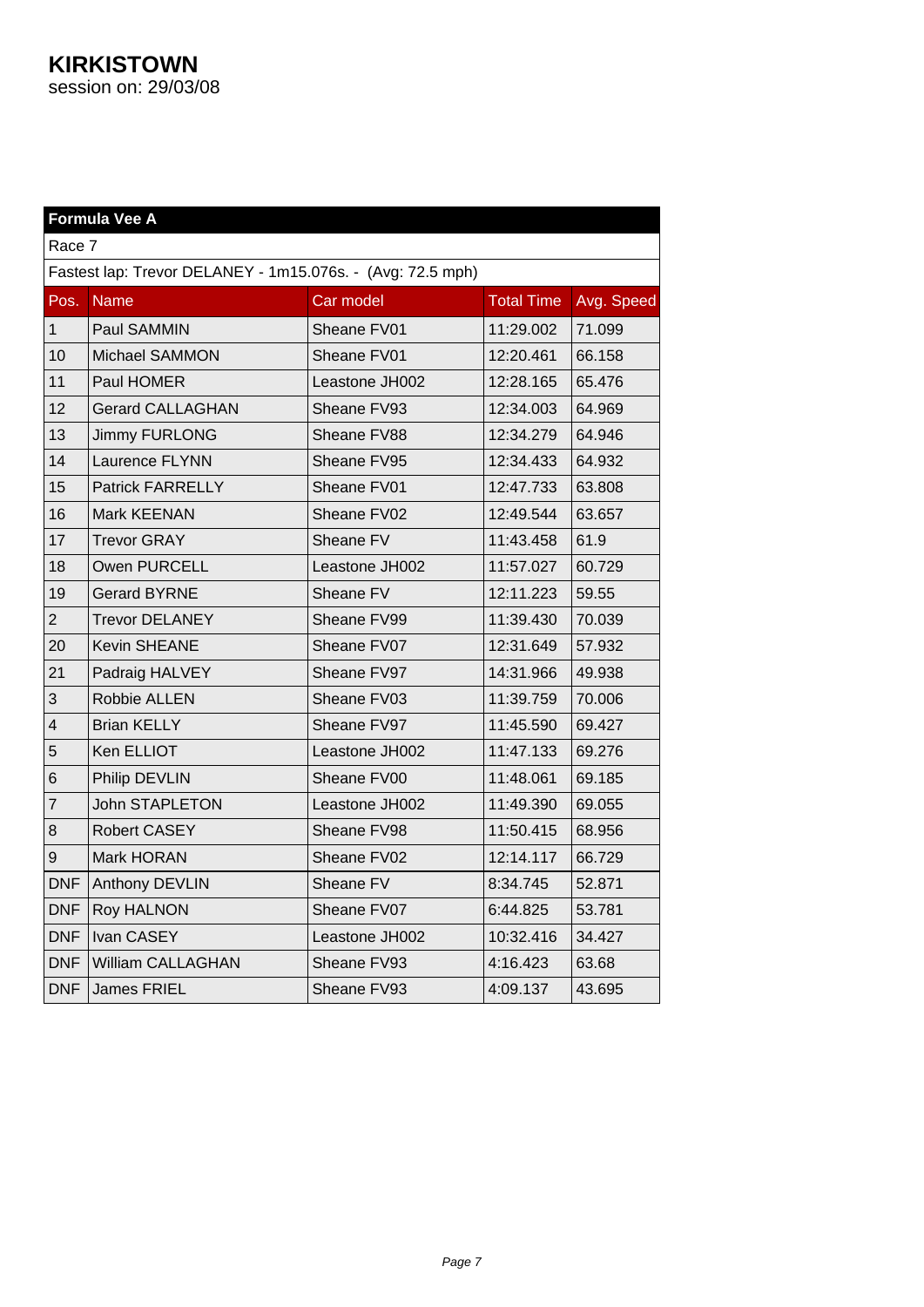|                | <b>Formula Libre</b>                                      |                   |                   |            |  |
|----------------|-----------------------------------------------------------|-------------------|-------------------|------------|--|
| Race 9         |                                                           |                   |                   |            |  |
|                | Fastest lap: Jeff COLLIER - 1m1.044s. - (Avg: 89.166 mph) |                   |                   |            |  |
| Pos.           | <b>Name</b>                                               | Car model         | <b>Total Time</b> | Avg. Speed |  |
| 1              | <b>Wayne DOUGLAS</b>                                      | 3.0 Juno Jaguar   | 9:56.857          | 91.195     |  |
| $\overline{2}$ | <b>Jim HUTCHINSON</b>                                     | 3.0 Jade 3 Nissan | 10:12.293         | 88.896     |  |
| 3              | <b>Jeff COLLIER</b>                                       | 1.5 Radical SR3   | 10:22.244         | 87.474     |  |
| $\overline{4}$ | Eamon MATHESON                                            | $1.3t$ E5         | 10:57.626         | 82.768     |  |
| 5              | <b>Colin MILLAR</b>                                       | 1.5 Radical PRO   | 9:59.380          | 81.73      |  |
| 6              | Stephen DONNELLY                                          | 2.0 Locost Honda  | 10:00.891         | 81.524     |  |
| $\overline{7}$ | Paul McCLUGHAN                                            | 3.0 JP1 Jaguar    | 10:12.645         | 79.96      |  |
| 8              | Pat CASEY                                                 | 2.0 Nemesis GM    | 10:21.147         | 78.866     |  |
| DNF            | Donal O'NEILL                                             | 2.0 Reynard SF84  | 4:49.938          | 75.092     |  |